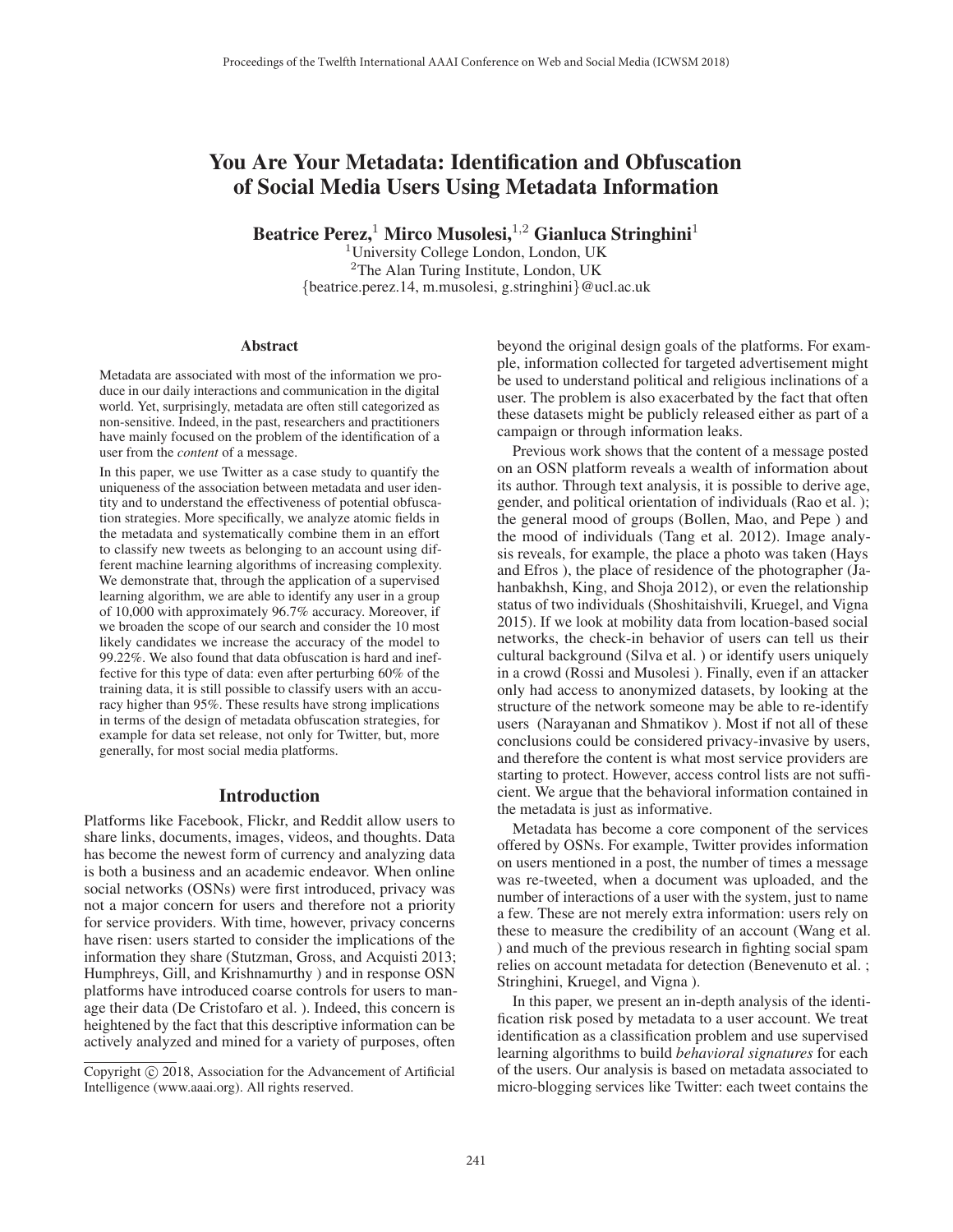metadata of the post as well as that of the account from which it was posted. However, it is worth noting that the methods presented in this work are generic and can be applied to a variety of social media platforms with similar characteristics in terms of metadata. In that sense, Twitter should be considered only as a case study, but the methods proposed in this paper are of broader applicability. The proposed techniques can be used in several practical scenarios such as when the identifier of an account changes over time, when a single user creates multiple accounts, or in the detection of legitimate accounts that have been hijacked by malicious users.

In security, there are at least two areas that look at identity from opposite perspectives: on one hand, research in authentication looks for methods that, while unobtrusive and usable, consistently identify users with low false positive rates (Patel et al. 2016); and, on the other hand, work on obfuscation and differential privacy aims to find ways by which we can preserve an individual's right to privacy by making information about them indistinguishable in a set (Li, Li, and Venkatasubramanian ). This study is relevant to both: we claim that in the same way that our behavior in the physical world is used to identify us (Bailey, Okolica, and Peterson 2014; Bo et al. ; Wang and Geng 2009), the interactions of a user with a system, as represented by the metadata generated during the account creation and its subsequent use, can be used for identification. If this is true, and metadata can in fact be linked to our identity and as it is seldom if ever protected, it constitutes a risk for users' privacy. Our goal is therefore, to determine if the information contained in users' metadata is sufficient to fingerprint an account. Our contributions can be summarized as follows:

- We develop and test strategies for user identification through the analysis of metadata through state-of-theart machine learning algorithms, namely Multinomial Logistic Regression (MLR) (Bishop 2001), Random Forest (RF) (Breiman 2001), and K-Nearest Neighbors (KNN) (Huang, Yang, and Chuang 2008).
- We provide a performance evaluation of different classifiers for multi-class identification problems, considering a variety of dimensions and in particular the characteristics of the training set used for the classification task.
- We assess the effectiveness of two obfuscation techniques in terms of their ability of hiding the identity of an account from which a message was posted.

### **Motivation**

### Formal Definition of the Study

We consider a set of users

$$
\mathbf{U} = \{u_1, u_2, \dots, u_k, \dots, u_M\}.
$$

Each user  $u_i$  is characterized by a finite set of features

$$
\mathbf{X}^{\mathbf{u}_{\mathbf{k}}} = \{x^{u_{k}}_{1}, x^{u_{k}}_{2}, \ldots, x^{u_{k}}_{R}\}.
$$

In other words, we consider  $M$  users and each user is repre-<br>sented by means of  $B$  features. Our goal is to man this set of sented by means of  $R$  features. Our goal is to map this set of users to a set of identities

$$
\mathbf{I} = \{i_1, i_2, \ldots, i_k, \ldots, i_M\}.
$$

We assume that each user  $u_k$  maps to a unique identity  $i_l$ .

Identification is framed in terms of a classification problem: in the training phase, we build a model with a known dataset; in our case, we consider a dataset in which a user  $u_k$ as characterized by features  $X_{u_k}$ , extracted from the user's profile, is assigned an identity  $i_l$ . Then, in the classification phase, we assign to each user  $\hat{u}_k$ , for which we assume that the identity is unknown, a set of probabilities over all the possible identities.

More formally, for each user  $\hat{u}_k$  (i.e., our test observation) the output of the model is a vector of the form

$$
\mathbf{P}_{\mathbf{I}}(\hat{u}_k) = \{p_{i_1}(\hat{u}_k), p_{i_2}(\hat{u}_k), \dots, p_{i_M}(\hat{u}_k)\},\
$$

where  $p_{i_1}(\hat{u}_k)$  is the probability that the test observation<br>related to  $\hat{u}_k$  will be assigned to identity  $i_1$  and so on We related to  $\hat{u}_k$  will be assigned to identity  $i_1$  and so on. We assume a *closed* system where all the observations will be assigned to users in **I**, and therefore,  $\sum_{i_l \in \mathbf{I}} p_{i_l}(\hat{u}_k) = 1$ .<br>Finally the identity assigned to the observation will be the Finally, the identity assigned to the observation will be the one that corresponds to  $argmax_{i_l} {p_{i_l}(\hat{u}_k)}$ .

Two users with features having the same values are indistinguishable. Moreover, we would like to point out that the values of each feature can be static (constant) over time or dynamic (variable) over time. An example of a static feature is the account creation time. An example of a dynamic feature is the number of followers of the user at the time the tweet was posted. Please also note that, from a practical point of view, our objective is to ascertain the identity of a user in the test set. In the case of a malicious user, whose identity has been modified over time, we assume that the 'real' identity is the one that is found in the training set. In this way, our method could also be used to group users with very similar characteristics and perhaps conclude that they belong to the same identity.

### Attack Model

The goal of the study is to understand if it is possible to correctly identify an account given a series of features extracted from the available metadata. In our evaluation, as discussed before, the input of the classifier is a set of new (unseen) tweets. We refer to a successful prediction of the account identity as a *hit* and an unsuccessful one as a *miss*. We assume that the attacker is able to access the metadata of tweets from a group of users together with their identities (i.e., the training set) and that the new tweets belong to one of the users in the training set.

We present the likelihood of success of an identification attack where the adversary's ultimate goal is to identify a user from a set given this knowledge about the set of accounts. To achieve this, we answer this question: *Is it possible to identify an individual from a set of metadata fields from a randomly selected set of Twitter user accounts?*

### **Methods**

# Metadata and the case of Twitter

We define metadata as the information available pertaining to a Twitter post. This is information that describes the context in which the post was shared. Apart from the 140 character message, each tweet contains about 144 fields of metadata.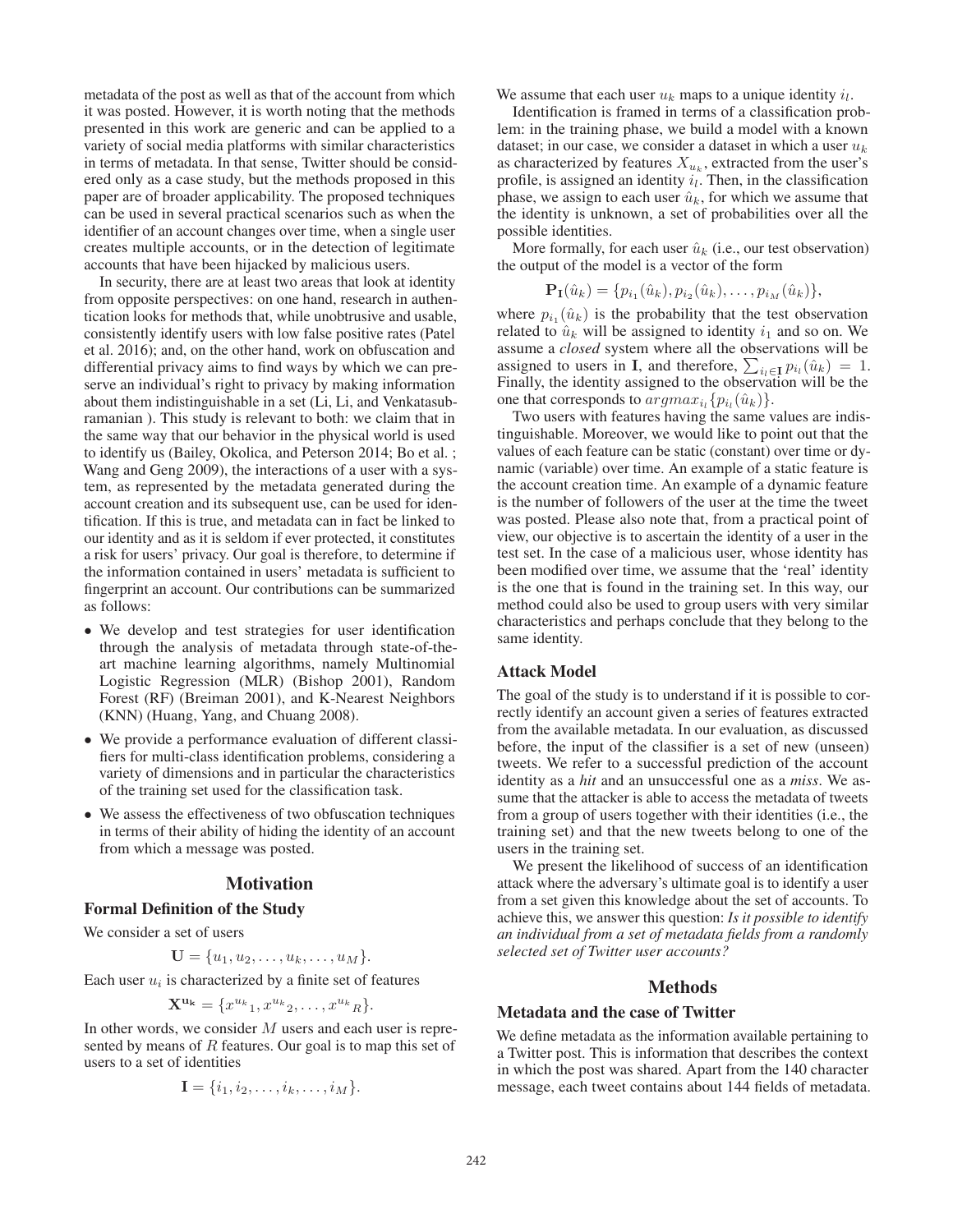Table 1: Description of relevant data fields.

| <b>Feature</b>   | <b>Description</b>                                                                            |  |
|------------------|-----------------------------------------------------------------------------------------------|--|
| Account creation | UTC time stamp of the account creation time.                                                  |  |
| Favourites count | The number of tweets that have been marked as 'favorites' of this account.                    |  |
| Follower count   | The number of users that are following this account.                                          |  |
| Friend count     | The number of users this account is following.                                                |  |
| Geo enabled      | (boolean) Indicates whether tweets from this account is geo-tagged.                           |  |
| Listed count     | The number of public lists that include the account.                                          |  |
| Post time stamp  | UTC time of day stamp at which the post was published.                                        |  |
| Statuses count   | The number of tweets posted by this account.                                                  |  |
| Verified         | (boolean) Indicates that Twitter has checked the identity of the user that owns this account. |  |

Each of these fields provides additional information about: the account from which it was posted; the post (e.g., time, number of views); other tweets contained within the message; various entities (e.g., hashtags, URLs, etc); and the information of any users directly mentioned in it. From these features (in this work we will use features, fields, inputs to refer to each of the characteristics available from the metadata) we created combinations from a selection of 14 fields as a basis for the classifiers.

### Feature Selection

Feature selection methods can be essentially grouped in three classes following the classification proposed by Liu and Yu in (Liu and Yu 2005): the filter approach that ranks features based on some statistical characteristics of the population; the wrapper approach that creates a rank based on metrics derived from the measurement algorithm; and a group of hybrid methods which combine the previous two approaches. In the same paper, the authors claim that the wrapper method is guaranteed to find the optimal combination of inputs for classification based on the selected criteria. Three years later, in (Huang, Yang, and Chuang 2008), Huang et al. provided validation by experimentally showing that for classification, the wrapper approach results in the best possible performance in terms of accuracy for each algorithm.

From the three proposed, the only method that allows for fair comparison between different algorithms is the wrapper method. Since it guarantees optimal feature combination on a per algorithm basis, it eliminates any bias in the analysis due to poor selection. Ultimately, we conducted a comprehensive stratified search over the feature space and obtained a ranking per level for each of the algorithms. Here, a level corresponds to the number of features used as input for the classifier and we will use *n* to denote it. In the first level, where  $n = 1$ we looked at the predictive power of each of the 14 features individually; for  $n = 2$  we looked at all combinations of pairs of features, and so on. We use the term combinations to describe any group of  $n$  un-ordered features throughout the paper.

The features selected were those that describe the user account and were not under direct control of the user with the exception of the account ID which was excluded as it was used as ground truth (i.e., label) of each observation. As an example, the field describing the users' profile background color was not included in the feature list while the number of friends and number of posts were. Table 1 contains a description of the fields selected.

### Implementation of the Classifiers

We consider three state-of-the-art classification methods: Multinomial Logistic Regression (MLR) (Bishop 2001), Random Forest (RF) (Breiman 2001), and K-Nearest Neighbors (KNN) (Huang, Yang, and Chuang 2008). Each of these algorithms follows a different method to make the recommendation and they are all popular within the community.

We use the implementation of the algorithms provided by sci-kit learn (Pedregosa et al. 2011), a Python library. The optimization of the internal parameters for each classifier was conducted as a combination of best practices in the field and experimental results in which we used the cross-validated grid search capability offered by SciKit-learn. In summary, we calculated the value of the parameters for each classifier as follows. For KNN, we consider the single closest value based on the Euclidean distance between the observations; for RF, we chose entropy as the function to measure the effectiveness of the split of the data in a node; finally, for MLR, we selected the limited-memory implementation of the Broyden-Fletcher-Goldfarb-Shanno (*LM-BFGS*) optimizer as the value to optimize (Liu and Nocedal 1989).

#### Obfuscation and Re-Identification

Obfuscation can only be understood in the context of data sharing. The goal of obfuscation is to protect the private individual fields of a dataset by providing only the result of some function computed over these fields (Mowbray, Pearson, and Shen 2012). To succeed, the possibilities are either to obfuscate the data or develop algorithms that protect it (Malik, Ghazi, and Ali ). We reasoned that an attacker will have access to any number of publicly available algorithms, this is outside of our control. However, we could manipulate the granularity of the information made available. Our task is to determine whether doing so is an effective way of protecting user privacy, particularly when obfuscated metadata is released.

In this work, we focus on two classic obfuscation methods: data randomization and data anonymization (Agrawal and Srikant ; Bakken et al. 2004; Polat and Du ). Data anonymization is the process by which the values of a column are grouped into categories and each reading is replaced by an index of its corresponding category. Data randomization, on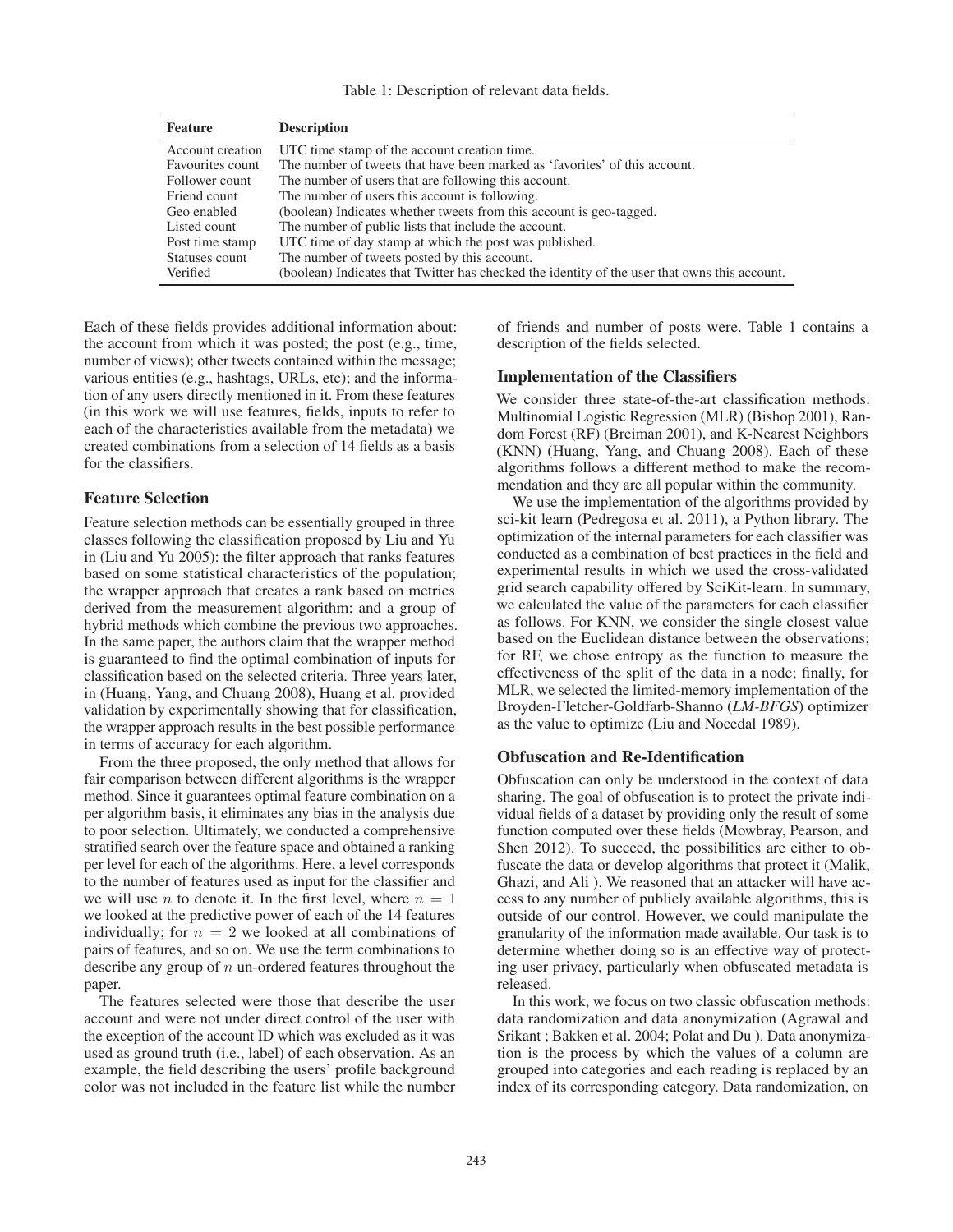Table 2: KNN classification accuracy using ten observations per user using follower count and friend count as features in input. We ran each experiment for an increasing number of users u.

| $\mathcal{U}$ | top result           | top 5                  |
|---------------|----------------------|------------------------|
| 10            | 94.283 $(\pm 0.696)$ | 98.933 $(\pm 0.255)$   |
| 100           | 86.146 $(\pm 0.316)$ | $96.770 \ (\pm 0.143)$ |
| 1.000         | 70.348 $(\pm 0.112)$ | $90.867 \ (\pm 0.076)$ |
| 10,000        | 47.639 $(\pm 0.039)$ | 76.071 $(\pm 0.029)$   |
| 100,000       | 28.091 $(\pm 0.089)$ | 55.438 $(\pm 0.192)$   |

the other hand, is a technique that alters the values of a subset of the data points in each column according to some predetermined function. We use rounding as the function to be applied to the data points. For each of the values that were altered, we rounded to one less than the most significant value (i.e., 1,592 would be 1,600 while 31 would be 30). We measured the level of protection awarded by randomization by recording the accuracy of the predictions as we increased the number of obfuscated data points in increments of 10% until we reached full anonymization (i.e., 100% randomization) of the training set.

### Inference Methods

Statistical inference is the process by which we generalize from a sample a characteristic of the population. Bootstrapping is a computational method that allows us to make inferences without making any assumptions about the distribution of the data and without the need of formulas to describe the sampling process. With bootstrapping we assume that each sample is the population and then aggregate the result from a large number of runs (anywhere between 50 and 1,000 times depending on the statistic being drawn) (Mooney and Duval 1993). In this study, we are primarily interested in the precision and accuracy of each classifier as a measure of their ability to predict the correct user given a tweet. The results we present in the paper are an average over 200 repetitions of each experiment. In each experiment, the input data was randomly split between training and testing sets using a 7:3 proportion, which is a typical setting in the evaluation of machine learning algorithms.

### Experimental Settings

### Dataset

For data collection, we used the Twitter Streaming Public API (Twitter, Inc. 2018). Our population is a random<sup>1</sup> sample of the tweets posted between October 2015 and January 2016 (inclusive). During this period we collected approximately 151,215,987 tweets corresponding 11,668,319 users. However, for the results presented here, we considered only



Figure 1: Change in accuracy for a single feature combination and increasing number of users.

users for which we collected more than 200 tweets. Our final dataset contains tweets generated by 5,412,693 users.

#### Ethics Considerations

Twitter is the perfect platform for this work. On one hand, users posting on Twitter have a very low expectation of privacy: it is in the nature of the platform to be open and to reach the widest audience possible. Tweets must always be associated with a valid account and, since the company does not collect demographic information about users upon registration, the accounts are not inherently linked to the physical identity of the users. Both these factors reduce but not eliminate any ethical concerns that may arise from this work. Nonetheless, we submitted this project for IRB approval and proceeded with their support.

#### Experimental Variables

.

Number of Users As an attack, guessing is only viable for smaller user pools: indeed, there is a 1:10 probability of randomly classifying a tweet correctly for a user pool made up of 10 users, whereas there is a 1:10,000 probability in a pool of 10,000 users. The likelihood of guessing correctly is inversely proportional to the number of users. Therefore, the first task was to compare and describe the way in which increasing the number of users affects the accuracy of the classifiers. We evaluate each algorithm (i.e., MLR, RF, KNN) on a specific configuration of training data in order to obtain a trained model. We trained models for all feature combinations, however, we present only the results for the best combination of parameters for each classifier.

We first analyze the impact of the number of classes. In Figure 1 we present with fixed parameters the effect of increasing only the number of outputs for each of the classifiers. Each model was built with two input features (i.e.,  $n = 2$ ) where the features are number of friends and number of followers) and 10 observations per user. Some of the results we present are independent of the underlying classification algorithm. For these instances, we present results using only KNN. As it will be shown later in the paper, KNN shows the best performance in terms of prediction and resource consumption.

Figure 1 shows that the loss in accuracy is at worst linear. In a group of 100,000 users, the number of friends and of

<sup>&</sup>lt;sup>1</sup>It is worth noting that since we use the public Twitter API we do not have control on the sampling process. Having said that, an attacker will most probably access the same type of information. A typical use case is the release of data set of tweets usually obtained in the same way.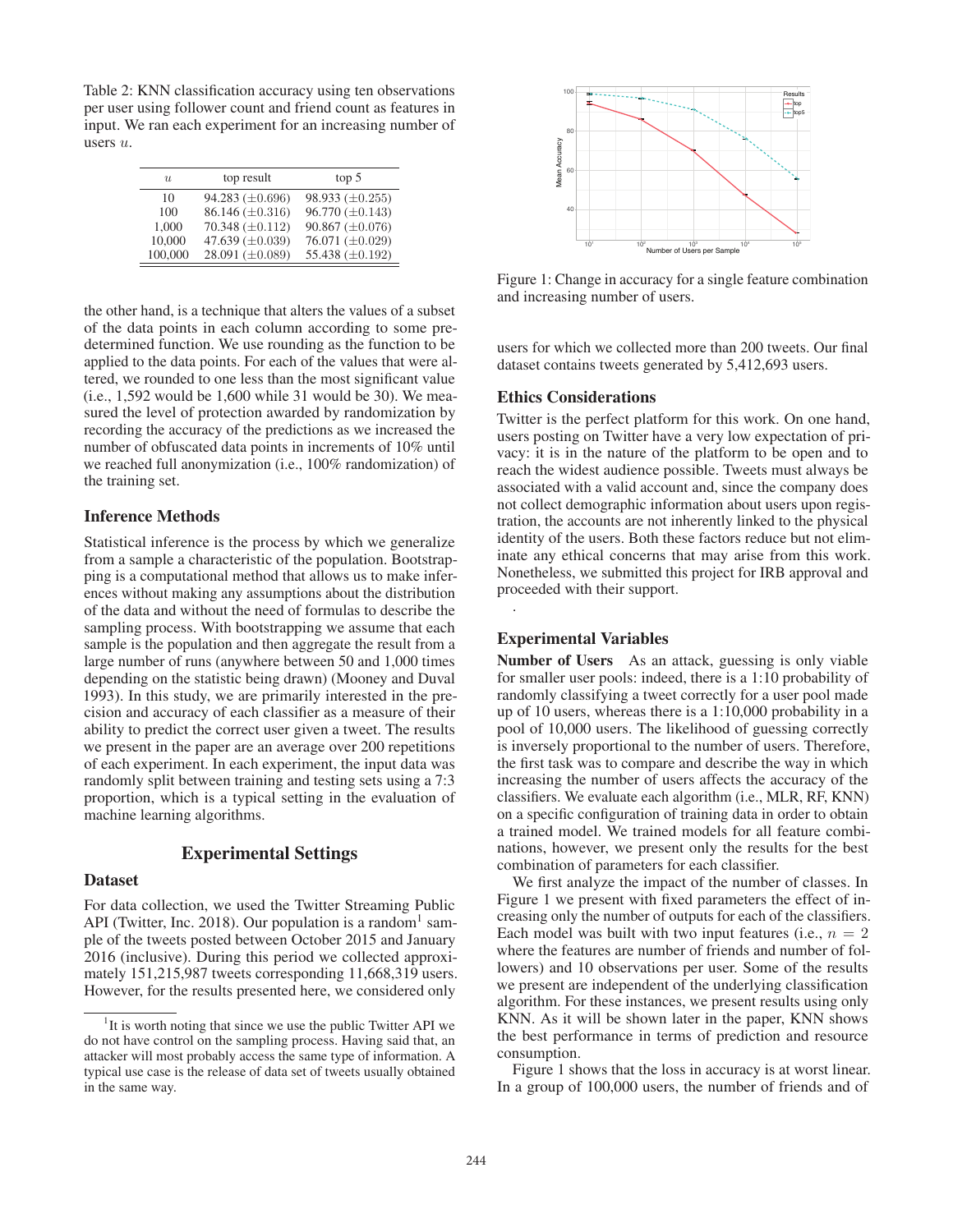

Figure 2: Performance of the top 20% of combinations per classifier for increasing observations per user.

followers was sufficient to identify 30% of the users (around 30,000 times better than random). However, while the accuracy of the classification gradually declines, there is a dramatic increase in the cost (in terms of time) when building the model. As we will discuss in the last part of the Results section, the greatest obstacle with multi-class classification is the number of classes included in the model.

Number of Entries per User The next variable we consider is the number of observations per user per model. Our objective is to visualize the relationship between accuracy and the number of observed tweets to set a minimum value for the rest of the study.

To set this parameter, we fixed the number of input features at  $n = 2$  and  $u = 1,000$  then we ran models with 10, 100, 200, 300, and 400 tweets per user. Figure 2 shows the aggregated results for the 20% most accurate feature combinations over 400 iterations. As the figure shows, 10 entries are not enough to build robust models. For all classifiers we see that the behavior is almost asymptotic. There is a significant increase in accuracy as the number of observations per user reaches 100. However, for all subsequent observations, the variation is less apparent. Each of the points in the graph contains the confidence interval associated with the measurement. However, for RF the largest error is 0.2. It is worth noting that with our data set we could only scale as far as 10,000 users.

Each experiment presented in the remainder of the paper was repeated 200 times (each time with a different configuration in terms of users and number of tweets). By standardizing the number of observations per user at 200 tweets, we preempt two problems: first, by forcing all users to have the same number of tweets we reduce the likelihood of any user not having a sufficient number of entries in the training set; and second, it prevents our results from being biased towards any user with a disproportionate number of observations. This might be considered as potentially artificial, but we believe it represents a realistic baseline for evaluating this attack.

#### **Results**

#### **Identification**

In building and comparing models we are interested in the effects and interactions of the number of variables used for

Table 3: Entropy calculation for feature list.

| feature         | entropy |
|-----------------|---------|
| <b>ACT</b>      | 20.925  |
| statuses count  | 16.132  |
| follower count  | 13.097  |
| favorites count | 12.994  |
| friend count    | 11.725  |
| listed count    | 6.619   |
| second          | 5.907   |
| minute          | 5.907   |
| day             | 4.949   |
| hour            | 4.543   |
| month           | 3.581   |
| year            | 2.947   |
| post time       | 1.789   |
| geo enabled     | 0.995   |
| verified        | 0.211   |

building the models. We denote the number of input features with  $n$  and the number of output classes which we refer to as u.

We define accuracy as the correct assignment of an observation to a user. In a multi-class algorithm, the predicted result for each observation is a vector containing the likelihood of that observation belonging to each of the users present in the model. A prediction is considered correct if the user assigned by the algorithm corresponds to the true account ID. In the rest of the paper, we report aggregated results with 95% confidence intervals.

In our analysis, the account creation time was found to be highly discriminative between users. We present results with the dynamic features, defined below. Then we present our findings with the account creation time. Finally, we give a comprehensive analysis of the task of identification given combinations of both static and dynamic features for three different classifiers.

Static Attribute: Account Creation Time Twitter includes the Account Creation Time (ACT) in every published tweet. The time stamp represents the moment in which the account was registered, and as such, this value is constant for all tweets from the same account. Each time stamp is composed of six fields: day, month, year, hour, minute, and second of the account creation. For perfect classification (i.e., uniqueness), we look for a variable whose value is constant within a class but distinct across classes (as explained before, each user is a class). An example is the account creation time. We tested the full ACT using KNN and found that, even for 10,000 users, classifying on this feature resulted in 99.98% accuracy considering 200 runs. Nonetheless, the ACT is particularly interesting because while it represents one unique moment in time (and thus infinite and highly entropic), it is composed of periodic fields with a limited range of possible values. As we see in Table 3, each of the fields has at least a 75% decrease in entropy as compared to the combined ACT. Since full knowledge of the ACT can be considered as the trivial case for our classification problem, in the following sections we will consider the contribution of each field of the ACT separately.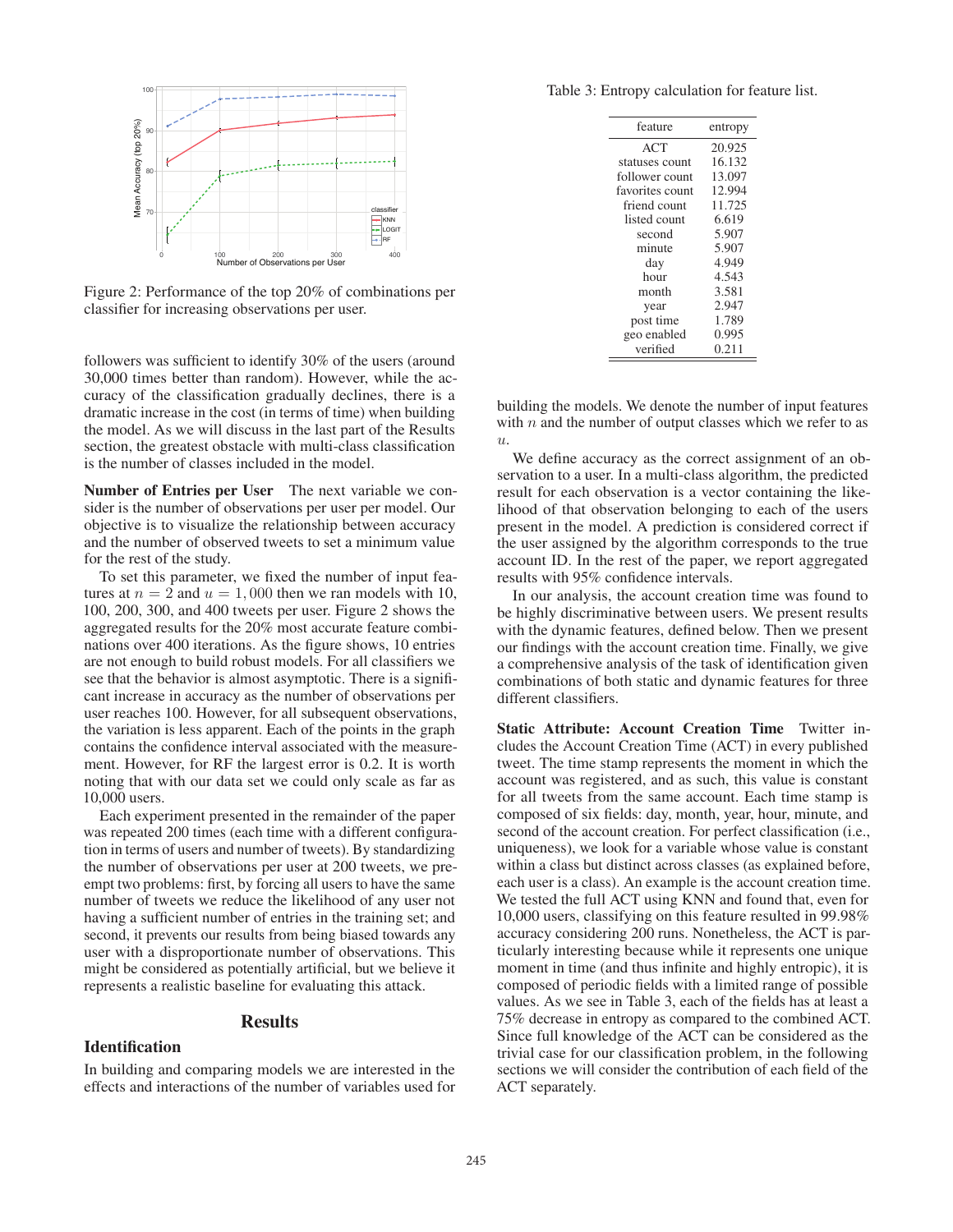Table 4: KNN Classification using dynamic features.

| $\overline{\mathcal{U}}$ | $\eta$ | features                                                            | accuracy                                           |
|--------------------------|--------|---------------------------------------------------------------------|----------------------------------------------------|
| 10,000                   | 3      | friend, follower, listed count<br>friend, follower, favorite count  | $92.499 \ (\pm 0.0008)$<br>$91.158 \ (\pm 0.0006)$ |
|                          | 2      | friend, follower count<br>friend, favorite count                    | 83.721 $(\pm 0.0005)$<br>78.547 $(\pm 0.0006)$     |
| 1,000                    | 3      | friend, follower, listed count<br>friend, follower, favorite count  | $95.702 (\pm 0.0037)$<br>93.474 $(\pm 0.0015)$     |
|                          | 2      | friend, follower count<br>friend, listed count                      | $91.565 \ (\pm 0.0026)$<br>$89.904 \ (\pm 0.0028)$ |
| 100                      | 3      | friend, follower, listed count<br>friend, follower, favorite count  | $98.088 \ (\pm 0.0037)$<br>97.425 $(\pm 0.0058)$   |
|                          | 2      | friend, follower count<br>friend, listed count                      | $97.099 \ (\pm 0.0051)$<br>$95.938 \ (\pm 0.0073)$ |
| 10                       | 3      | friend, follower, favorite count<br>friend, favorites, listed count | $99.790 \ (\pm 0.0014)$<br>$99.722 \ (\pm 0.0015)$ |
|                          | 2      | friend, favorites count<br>follower, friend count                   | $99.639 \ (\pm 0.0016)$<br>$99.483 \ (\pm 0.0022)$ |

Table 5: RF Classification using dynamic features.

| $\boldsymbol{u}$ | $\eta$         | features                          | accuracy                 |
|------------------|----------------|-----------------------------------|--------------------------|
| 10,000           | $\mathcal{R}$  | friend, follower, favorite count  | 94.408 $(\pm 0.0008)$    |
|                  |                | friend, follower, status count    | 94.216 $(\pm 0.0006)$    |
|                  | $\mathfrak{D}$ | friend, follower count            | 81.105 $(\pm 0.0005)$    |
|                  |                | friend, favorite count            | 75.704 $(\pm 0.0006)$    |
|                  | 3              | friend, follower, favorite count  | $96.982 \ (\pm 0.0008)$  |
| 1,000            |                | friend, follower, status count    | 96.701 (±0.0008)         |
|                  | $\overline{c}$ | friend, follower count            | $90.889 \ (\pm 0.003)$   |
|                  |                | friend, favorite count            | 89.271 $(\pm 0.004)$     |
|                  | 3              | friend, follower, favorite count  | $99.286 \ (\pm 0.0014)$  |
| 100              |                | friend, listed, favorite count    | 99.149 (±0.0017)         |
|                  | $\overline{c}$ | friend, follower count            | 97.690 $(\pm 0.0029)$    |
|                  |                | listed, friend count              | 97.275 ( $\pm 0.00363$ ) |
| 10               | $\mathbf{3}$   | friend, listed, favorite count    | 99.942 $(\pm 0.0005)$    |
|                  |                | follower, favorites, friend count | 99.930 (±0.00061)        |
|                  | $\mathfrak{D}$ | friend, listed count              | 99.885 (±0.0008)         |
|                  |                | follower, friend count            | $99.776 \ (\pm 0.0013)$  |
|                  |                |                                   |                          |

**Dynamic Attributes** By dynamic attributes we mean all those attributes that are likely to change over time. From Table 1 these are the counts for: friends, followers, lists, statuses, and favorites, as well as a categorical representation of the time stamp based on the hour of each post.

Table 4 presents the two best performing combinations in terms of accuracy for each of the values we consider for  $n$ and  $u$ . In 10,000 users there is a 92% chance of finding the correct account given the number of friends, followers, and the number of times an account has been listed.

Table 5 presents similar results for the RF algorithm. Even without the ACT, we are able to achieve 94.41% accuracy in a group of 10,000 users. These results are directly linked to the behavior of an account and are obtained from a multi-class model.

Combining Static and Dynamic Attributes As we expected from our feature selection, the top combinations per value of  $n$  inputs are different per classifier. Tables 6, 7, 8 show the accuracy and the error obtained for the best performing pair of features aggregated over all runs for the three classifiers. We can see that the least accurate predictions are those derived by means of the MLR algorithm. Then, probably for its robustness against noise, RF performs best for Table 6: Accuracy of the top combination for *n* number of inputs for the KNN classifier.

|        | $\overline{n}$ | features                                                             | $accuracy(\%)$                                                            |
|--------|----------------|----------------------------------------------------------------------|---------------------------------------------------------------------------|
| 10,000 | 3<br>2<br>1    | day, minute, second<br>follower, friend count<br>friend count        | $96.737(\pm 0.019)$<br>$83.719(\pm 0.021)$<br>$14.612(\pm 0.036)$         |
| 1.000  | 3<br>2<br>1    | listed count, minute, second<br>friend, listed count<br>friend count | $99.648(\pm0.022)$<br>$92.809(\pm 0.050)$<br>$40.151(\pm 0.089)$          |
| 100    | 3<br>2         | month, minute, second<br>minute, second<br>friend count              | $(\pm 0.000)$<br>100.00<br>$98.836(\pm 0.101)$<br>$78.650(\pm 0.330)$     |
| 10     | 3<br>2         | month, minute, second<br>month, minute<br>friend count               | $(\pm 0.000)$<br>100.00<br>$(\pm 0.000)$<br>100.00<br>$96.428(\pm 0.312)$ |

Table 7: Accuracy of the top combination for *n* number of inputs for the RF classifier.

| $\boldsymbol{u}$ | $\eta$      | features                                                             | $accuracy(\%)$                                                           |
|------------------|-------------|----------------------------------------------------------------------|--------------------------------------------------------------------------|
| 10,000           | 3<br>2      | listed count, day, second<br>friend count, minute<br>friend count    | $94.234(\pm 0.022)$<br>$81.352(\pm 0.347)$<br>$23.958(\pm 0.089)$        |
| 1.000            | 3<br>2      | friend count, minute, second<br>friend count, second<br>friend count | $99.881(\pm0.008)$<br>$97.28(\pm 0.032)$<br>$49.538(\pm0.086)$           |
| 100              | 3<br>2      | day, minute, second<br>friend count, minute<br>friend count          | $100.00 \ (\pm 0.000)$<br>$99.595(\pm 0.023)$<br>$81.489(\pm 0.299)$     |
| 10               | 3<br>2<br>1 | day, minute, second<br>day, second<br>friend count                   | $(\pm 0.000)$<br>100.00<br>$100.00 \ (\pm 0.000)$<br>$96.858(\pm 0.256)$ |



Figure 3: Overall accuracy  $u = 100$ .

the smaller user-groups, but it is KNN that provides the best performance for the case where  $u = 10,000$ .

In general, the classification task gets incrementally more challenging as the number of users increases. We are able to achieve a 90% accuracy over all the classifiers with respect to a 0.01% baseline offered by the random case. If we consider the 10 most likely output candidates (i.e., the top-10 classes), for the 10,000 user group there is a 99.22% probability of finding the user.

Finally, we looked at how the best performing combinations across all algorithms performed in models for each classifier. The top three combinations per value of  $n$  are presented in Figures 6, 7, 8. For the same value of  $u$  as we increase n the accuracy increases.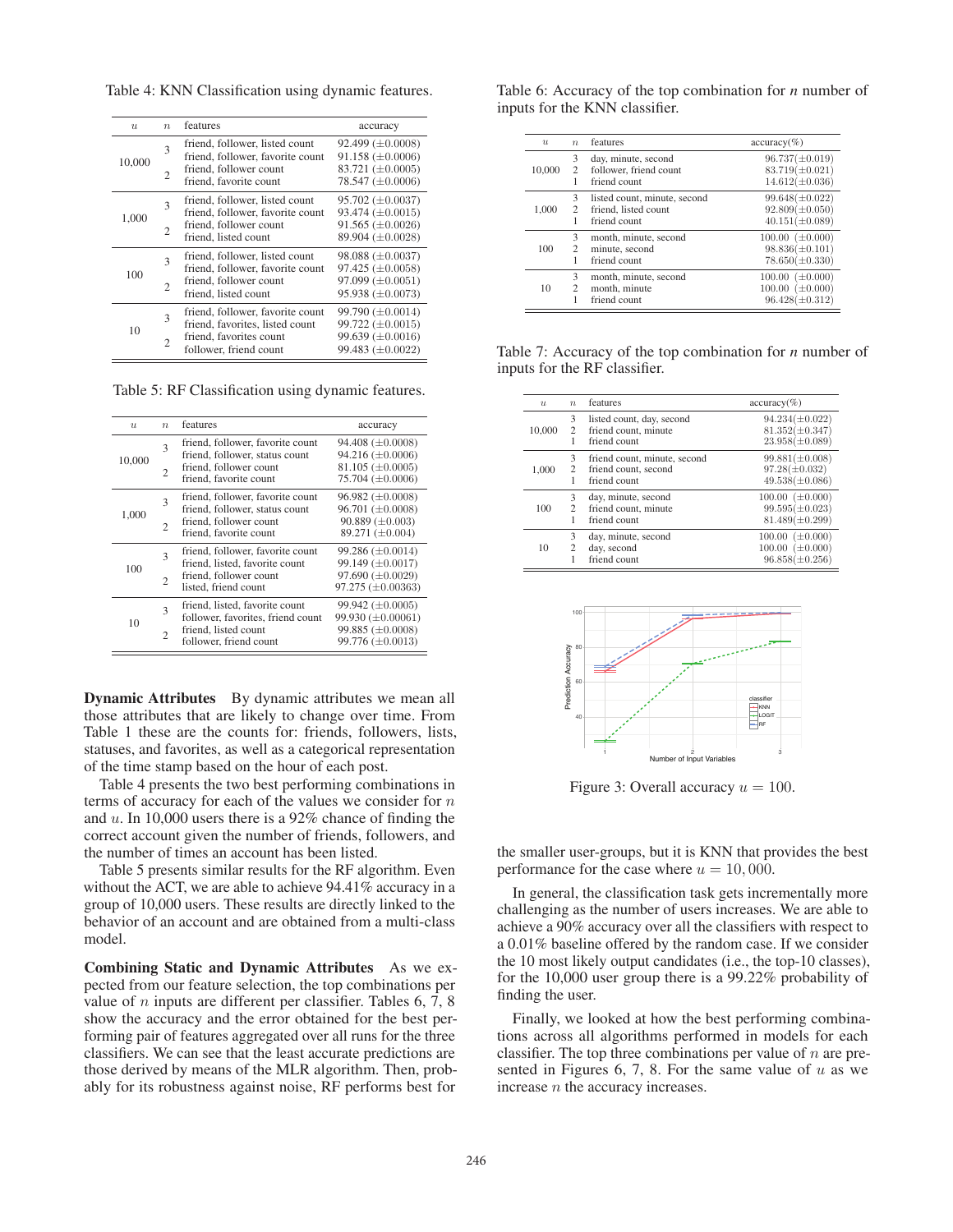Table 8: Accuracy of the top combination for *n* number of inputs for the MLR classifier.

| $\overline{\mathcal{U}}$ | $\eta$ | features                                        | $accuracy(\%)$                                                          |
|--------------------------|--------|-------------------------------------------------|-------------------------------------------------------------------------|
| 10,000                   | 3<br>2 | day, minute, second<br>day, minute<br>second    | $96.060(\pm 0.060)$<br>$29.571(\pm 5.11)$<br>$2.241(\pm 0.080)$         |
| 1,000                    | 3<br>2 | hour, minute, second<br>day, minute<br>hour     | $99.329(\pm 0.060)$<br>$61.77(\pm 5.11)$<br>$3.105(\pm 0.080)$          |
| 100                      | 3<br>2 | day, minute, second<br>second, minute<br>second | $100.00~(\pm 0.000)$<br>$98.494(\pm 0.116)$<br>$26.303(\pm 0.536)$      |
| 10                       | 3<br>2 | day, minute, second<br>day, minute<br>second    | $100.00 \ (\pm 0.000)$<br>$100.00 \ (\pm 0.000)$<br>$94.129(\pm 0.702)$ |



Figure 4: Overall accuracy  $u = 1,000$ .



Figure 5: Overall accuracy  $u = 10,000$ .



Figure 6: Performance of the most popular features for *n*=1.

# **Obfuscation**

The final analysis looks at the effects of data anonymization and data randomization techniques on the proposed method-



Figure 7: Performance of the most popular features for *n*=2.



Figure 8: Performance of the most popular features for *n*=3.



Figure 9: KNN Change in predictive accuracy with obfuscated training data.

ology. As we state in the Method section we start with the original data set then apply a rounding algorithm to change the values of each reading. The number of readings given in input to the algorithm increase in steps of 10% from no anonymization to 100% perturbation where we show full randomization. To test obfuscation, we selected the 3 most accurate combinations of features for  $n = 2$  and  $u = 1,000$ for each of the classification methods.

While we are not working with geospatial data, we find that similar to (Quan, Yin, and Guo ), the level of protection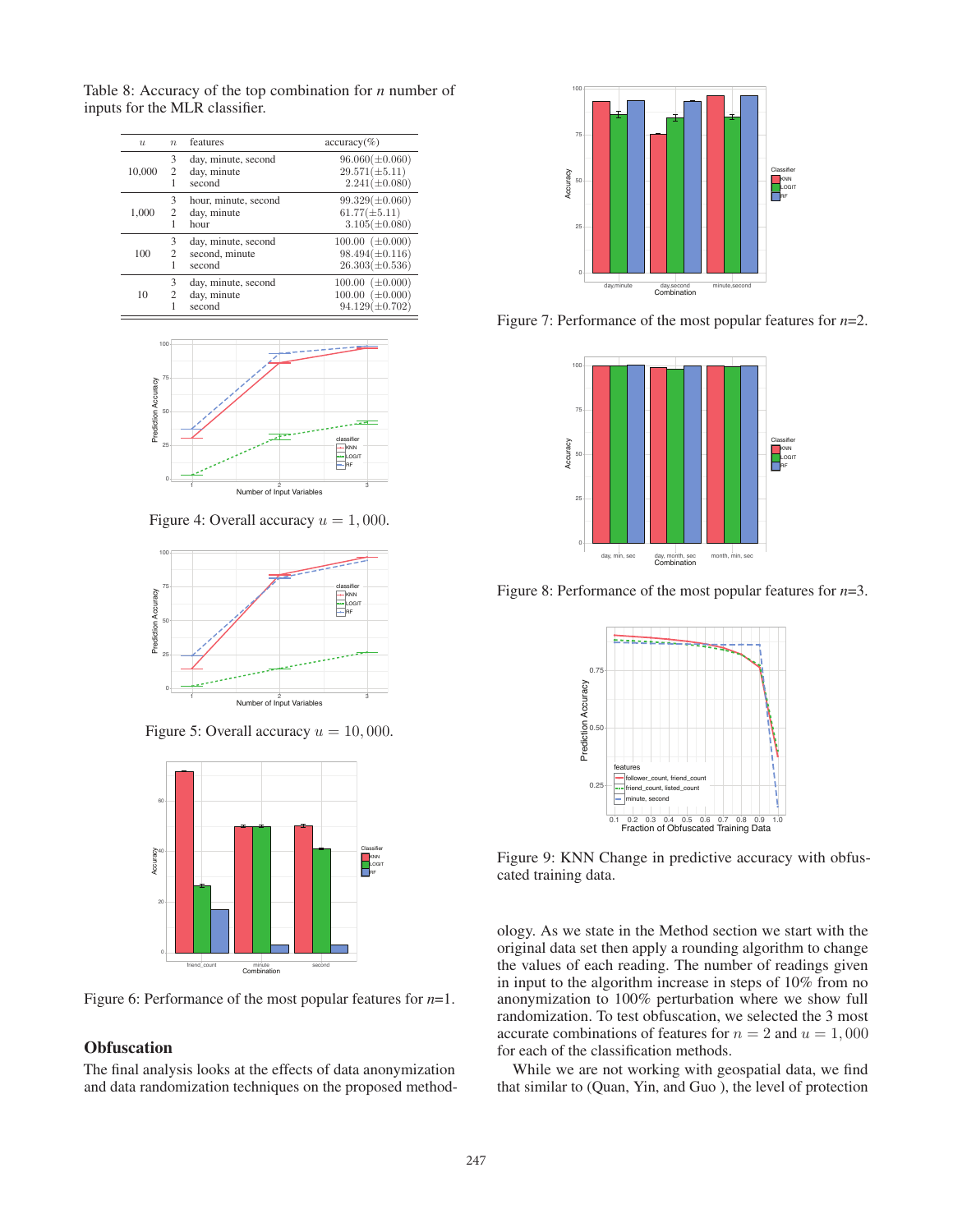

Figure 10: RF Change in predictive accuracy with obfuscated training data.



Figure 11: MLR Change in predictive accuracy with obfuscated training data.

awarded by perturbation is not very significant until we get to 100% randomization. Figures 9, 10, and 11 show how each algorithm performs with an increasing number of obfuscated points. RF is the best performing providing the most accurate result despite data anonymity. MLR is the most sensitive of the three. Even with 20% randomization there is a steep decrease in terms of prediction accuracy.

### Execution Time

To compare the performance of the classifiers in terms of execution time we used a dedicated server with eight core Intel Xeon E5-2630 processors with 192GB DDR4 RAM running at 2,133MHz. For the implementation of the algorithms, we used Python 2.7 and Sci-kit learn release 0.17.1.

Figure 12 shows execution time as a function of the number of output classes in each model. Note that the performance gap between MLR and the other two is significant. While KNN and RF show a linear increase over the number of users, the rate of change for MLR is much more rapid. At  $u = 1,000$  and  $n = 3$ , for example, MLR is 105 times slower than RF and 210 times slower than KNN. The performance bottleneck for multi-class classifiers is the number of output classes. Finding a viable solution is fundamental for this project and for the general applicability of the method.

To address this, we implemented a *divide and conquer*



Figure 12: Mean execution time as a function of features.



Figure 13: F-score for increasing intermediate sample sizes.

algorithm where we get intermediate predictions over smaller subsets of classes and build one final model with the (intermediate) results. This method allows for faster execution and lower memory requirements for each model and parallel execution resulting in further performance enhancements. Figure 13 shows the effectiveness of the proposed method for  $u = 100, 1,000$ , and 10,000. We also observe that the accuracy is independent from the number of subsets.

### Discussion and Limitations

In this paper we have presented a comparison of three classification methods in terms of accuracy and execution time. We reported their performance with and without input obfuscation. Overall, KNN provides the best trade-off in terms of accuracy and execution time with both the original and the obfuscated data sets. We tested each of the algorithms following the wrapper method by increasing the number of input features in each model in steps of one. The results, summarized in Tables 6, 7, and 8, show that the metadata can be effectively exploited to classify individuals inside a group of 10,000 randomly selected Twitter users. While both KNN and RF are similar in terms of accuracy and execution, MLR is consistently outperformed. Moreover, as shown in Figures 3, 4, and 5, as the number of output classes increases, the difference in performance becomes more pronounced. It is also important to note that, as shown in Table 8, the accuracy exhibited by MLR depends entirely on the six constituent features of the account creation time. Finally, the performance of MLR is the most sensitive to obfuscation. As shown in Figure 11, the rounding algorithm results in a monotonic drop in accuracy for the best performing combinations.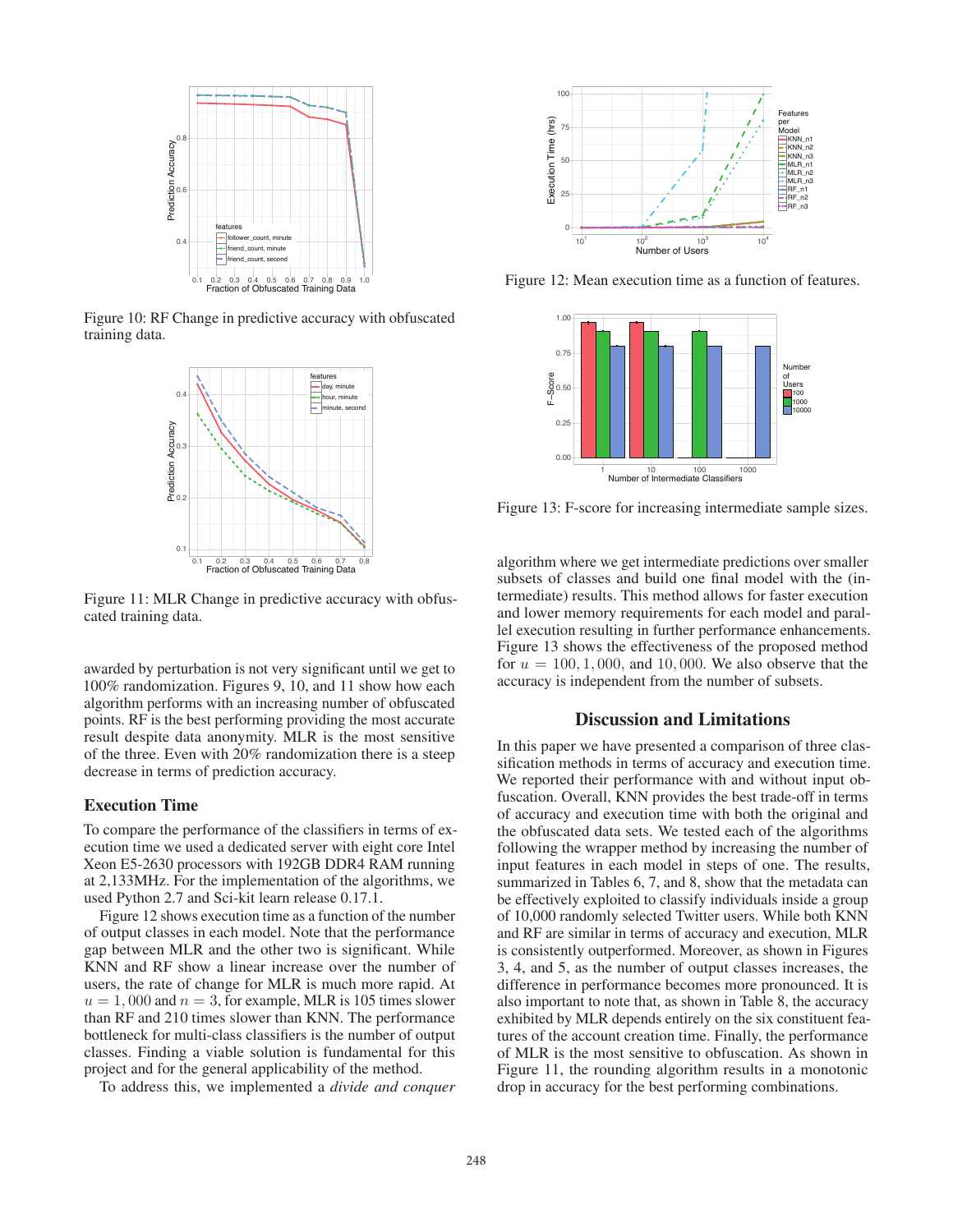One challenge in multi-class classification lies in the scalability of the algorithm. We found that while both the number of input features and the number of output classes have a detrimental impact on performance, the bottleneck of the algorithm is caused by the number of output classes. To address this, we implemented a *divide and conquer* algorithm that partitions the users and creates models with fewer output classes. The intermediate outputs of each of the smaller models are then combined to produce a single result. Figure 13 shows that this implementation does not affect the accuracy of the classification algorithms. As shown in the figure, varying the size of the partitions results in the same precision and recall for the same total number of users as compared to the results obtained from a single model. Having shown that the results are equivalent the implementation becomes a contribution from our work: partitioning the number of output classes in intermediate steps results in less memory consumption and faster execution times.

We now discuss the implications of our findings on devising techniques for data privacy and anonymization. Previous studies have proposed numerous techniques for privacy in social-media data mining by focusing on the content of data rather than its metadata (Patel et al. 2016; Rao et al. ; Tang et al. 2012; Jahanbakhsh, King, and Shoja 2012). In this study we have demonstrated that the metadata could also play a significant role in revealing user identities. Our findings demonstrate that generic information such as the number of friends, the number of favorited tweets, the number of followers is sufficient to distinguish a user from another with an accuracy of over 90%. These results have implications for researchers and practitioners that share datasets: great care has to be taken not only in obfuscating identities in primary data (such as posts and profile information) but also in the metadata (auxiliary fields) associated to them. More specifically, special attention has to be devoted to the fact that combinations of input features reveal user's identities as was shown in this work.

### Related Work

## **Privacy**

"Privacy is measured by the information gain of an observer" (Li, Li, and Venkatasubramanian ). If an attacker is able to either trace an entry to an account, or an account to a user, that attacker gains information and the user loses of privacy. With regards to online social networks, the risks to privacy presented in (Alterman 2003) are magnified when considering the temporal dimension. In contrast, the privacy controls that have been introduced are incomplete. Studies have shown that often times these controls are lacking in terms of safeguarding against a dedicated adversary (Narayanan and Shmatikov ) but, most importantly, they are difficult to use and are yet to be adopted by the majority of users (Bonneau, Anderson, and Church ). This results in a wealth of information about users openly available on the Web. Primary personal data might be anonymized, but little attention has been devoted to metadata. This paper shows the privacy risks associated to metadata in terms of user identification, demonstrating that obfuscation is often insufficient to protect users or the trade-off between obfuscation and utility of the data might not be acceptable.

### Identification of Individuals through Metadata

Various identification methods have been developed to exploit existing information about physical attributes, behavior and choices of a user. For example, in (Patel et al. 2016) the authors describe an active authentication system that uses both physical and behavioral attributes to continuously monitor the identity of the user. In (Peacock, Ke, and Wilkerson 2004) the authors give an overview and present the advantages and disadvantages of keystroke characterization for authentication, identification, and monitoring. Finally, in (Frey, Xu, and Ilic ) the authors use smartphone metadata, namely the apps that have been installed on a phone, to create a signature achieving a 99.75% accuracy. In this work, for the first time we present an in-depth analysis of the risks associated to online social networks metadata. We would like to stress that metadata is more easily available and/or accessible and, for this reason, it represents a significant risk for user privacy.

#### Identification of Devices through Metadata

In (Quattrone et al. ) the authors use phone diagnostics, i.e., information such as hardware statistics and system settings, to uniquely identify devices. Instead, the method presented in (Kohno, Broido, and Claffy 2005) relies on small but measurable differences of a device's hardware clock. In (Bojinov et al. 2014) the authors exploit some characteristics of hardware components, in this case the accelerometer, the microphone and the speaker to create a fingerprint without consent or knowledge of users. This is information about the sensors and not the measurements collected with them: for this reason, we characterize each of these as metadata.

### **Conclusions**

In this paper, we have used Twitter as a case study to quantify the uniqueness of the association between metadata and user identity, devising techniques for user identification and related obfuscation strategies. We have tested the performance of three state-of-the-art machine learning algorithms, MLR, KNN and RF using a corpus of 5 million Twitter users. KNN provides the best performance in terms of accuracy for an increasing number of users and obfuscated data. We demonstrated that through this algorithm, we are able to identify 1 user in a group of 10,000 with approximately 96.7% accuracy. Moreover, if we broaden the scope of our search and consider the best 10 candidates from a group of 10,000 users, we achieve a 99.22% accuracy. We also demonstrated that obfuscation strategies are ineffective: after perturbing 60% of the training data, it is possible to classify users with an accuracy greater than 95%.

We believe that this work will contribute to raising awareness of the privacy risks associated to metadata. It is worth underlining that, even if we focused on Twitter for the experimental evaluation, the methods described in this work can be applied to a vast class of platforms and systems that generate metadata with similar characteristics. This problem is particularly relevant given the increasing number of organizations